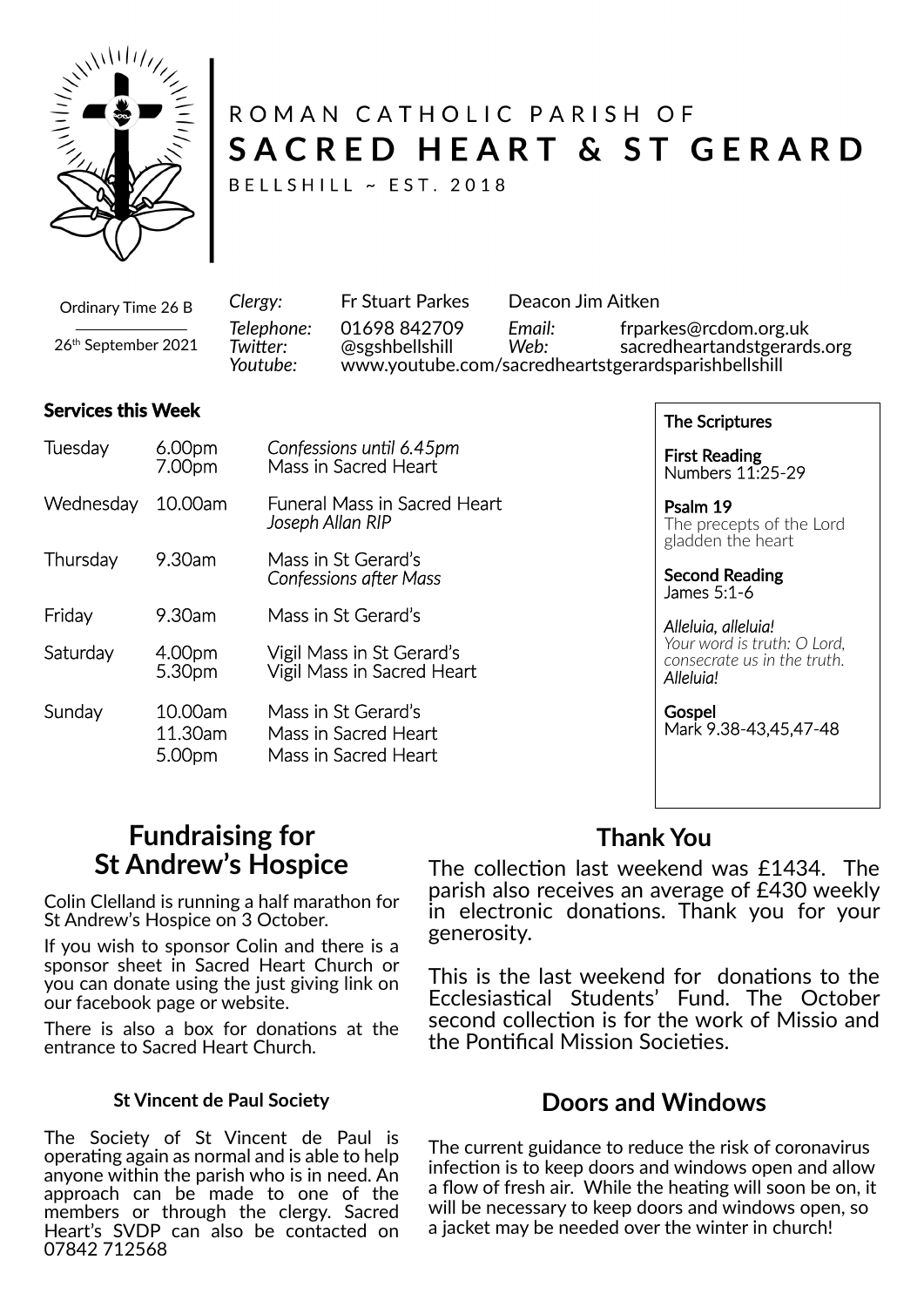### **Please Pray for**

**Joseph Allan RIP** Funeral Mass on Wednesday 29th September at 10.00am in Sacred Heart.

**David Devine RIP** Funeral Mass on Friday 8<sup>th</sup> October at 9.30am in St Gerard's.

*Eternal rest grant unto them, O Lord*

### **Church Synod**

Pope Francis has called a Synod of Bishops to meet in Rome in 2023. The topic will be "For a Synodal Church: Communion, Participation and Mission." The Holy Father asks that the whole people of God take part in this Synod by meeting together in parishes to pray, discuss and reflect on the topic in order to discern how the Holy Spirit is prompting the Church to go forward.

**Months Minds:** Iain Girvan, Joe & Lizzie Costello, Jeanie Costello, Joseph Costello, Kitty Curran, Mary Brennan, Andrew Baird,

Sing of the Lord's goodness, Father of all wisdom, come to him and bless his name. Mercy he has shown us, his love is forever, faithful to the end of days.

#### *Come then all you nations,*

Bishop Toal will mark the beginning of this synodal process with the celebration of Mass in Motherwell Cathedral on Sunday 17<sup>th</sup> October at 3pm.

#### **Please remember in your prayers**

#### **Sick:**

Baby Felix Durnion, Jackie Chinskie, Betty McDermott, Jim McIlroy, Lorraine McCarthy, Jane Curran, Leanne McGovern, Billy Mosedale, Thomas O'Donnell, Marcella Taylor, Fr Raymond Jaconelli, Avril Finnon, Matt MacDonald, May Allan Burns, Jean Murphy, Megan Carlin,

> Praise Him with your singing, praise him with the trumpet praise God with the lute and harp; praise him with the cymbals, praise him with your dancing praise God till the end of days.

**Recently Dead:** David Devine, Joseph Allan, Sr Ann McColl (FMSA), Mark Dillon,

We know his death was not the end. He gave his Spirit to be our friend,

#### **Anniversaries:** John Furley,

### **26th Sunday in Ordinary Time Gloria 26th September 2021**

### **Entrance Hymn**

*sing of the Lord's goodness, melodies of praise and thanks to God. Ring out the Lord's glory, praise him with your music, worship him and bless his name.*

> Gifts of bread and wine, gifts we've offered, fruits of labour, fruits of love: taken, offered, sanctified, blessed and broken; words of one who died:

Power he has wielded, honour is his garment, risen from the snares of death. His word he has spoken, one bread he has broken, new life he now gives to all.

Courage in our darkness, comfort in our sorrow, Spirit of our God most high; solace for the weary, pardon for the sinner, splendour of the living God.

A year ago, with limited numbers permitted at Mass I introduced the 4pm Saturday Vigil, I didn't imagine at the time we would keep 5 Sunday Masses for a year. Over the summer I have been contemplating the number of Masses we need as the capacities of the churches increased and the 4.00pm Vigil Mass has become popular. Each Church can comfortably accommodate 150 people with some degree of social distancing and with  $380$  to  $450$  people attending church each weekend evenly split between both churches; we currently have too many Masses.

Looking at the numbers attending each Mass and after a few conversations, I have decided to keep a Vigil Mass and a Sunday morning Mass in each Church. As the Sunday 5.00 $p$ m Mass is the quietest of our Sunday Masses and there is a wide provision of Sunday evening Masses locally, the Sunday evening Mass will stop after Sunday 3<sup>rd</sup> October. I appreciate this will be an inconvenience to those who have attended the Sunday evening Mass and I hope one of our four mass times will suit most people.

or

The Spirit lives to set us free, *Walk, walk in the light.* He binds us all in unity, *Walk, walk in the light.*

*Walk in the light (x3) Walk in the light of the Lord.*

Jesus promised life to all The dead were wakened by his call

He died in pain on Calvary, to save the lost like you and me.

The Spirit lives in you and me, His light will shine for all to see,

A pastoral letter from Bishop Toal on safeguarding in the diocese and a recent external audit of safeguarding work is available on the website and social media.

Work has been completed on the heating system in St Gerard's, completely separating the house and church heating and replacing corroded pipes which should be more efficient and economical over the winter.

Glory to God in the highest, and on earth peace to people of good will. We praise you. we bless you, we adore you, we glorify you, we give you thanks for your great glory, Lord God, heavenly King, O God, almighty Father. Lord Jesus Christ, Only Begotten Son, Lord God, Lamb of God, Son of the Father, you take away the sins of the world, have mercy on us; you take away the sins of the world, receive our prayer; you are seated at the right hand of the Father, have mercy on us. For you alone are the Holy One, you alone are the Lord, you alone are the Most High, Jesus Christ, with the Holy Spirit, in the glory of God the Father. Amen.

We will continue with communion processions at the masses using the side aisles, If you are unable to come forward for communion please let one of the stewards know.

### **Psalm**

The precepts of the Lord gladden the heart.

### **Gospel Acclamation**

Alleluia, alleluia, alleluia. Alleluia, alleluia, alleluia.

### **Hymn for Preparation of the Gifts**

*'Take my body; take my saving blood.' Gi�s of bread and wine: Christ our Lord.*

Christ our Saviour, living presence here, as he promised while on earth: 'I am with you for all time. I am with you in this bread and wine.

Through the Father, with the Spirit, one in union with the Son, For God's people, joined in prayer faith is strengthened by the food we share.

## **Changes to Sunday Masses**

### **Thank You**

Colin and Ann would like to thank Father Parkes, Deacon Jim and the whole parish for their support and fellowship leading up to and on the day of Colin's first Holy Communion. Particular thanks to all who sent such lovely cards and messages of support on Facebook. Your kindness was greatly appreciated. God bless you all.

### **Safeguarding**

### **Maintenance and Repairs**

This week tree surgeons will begin work at Sacred Heart to remove some of the large conifers in front of the house before they cause damage and tidying the lower overhanging branches around the grounds. Work will also follow at St Gerard's particularly on the conifers bordering the school and a general tidy of other trees.

### **Communion Processions**